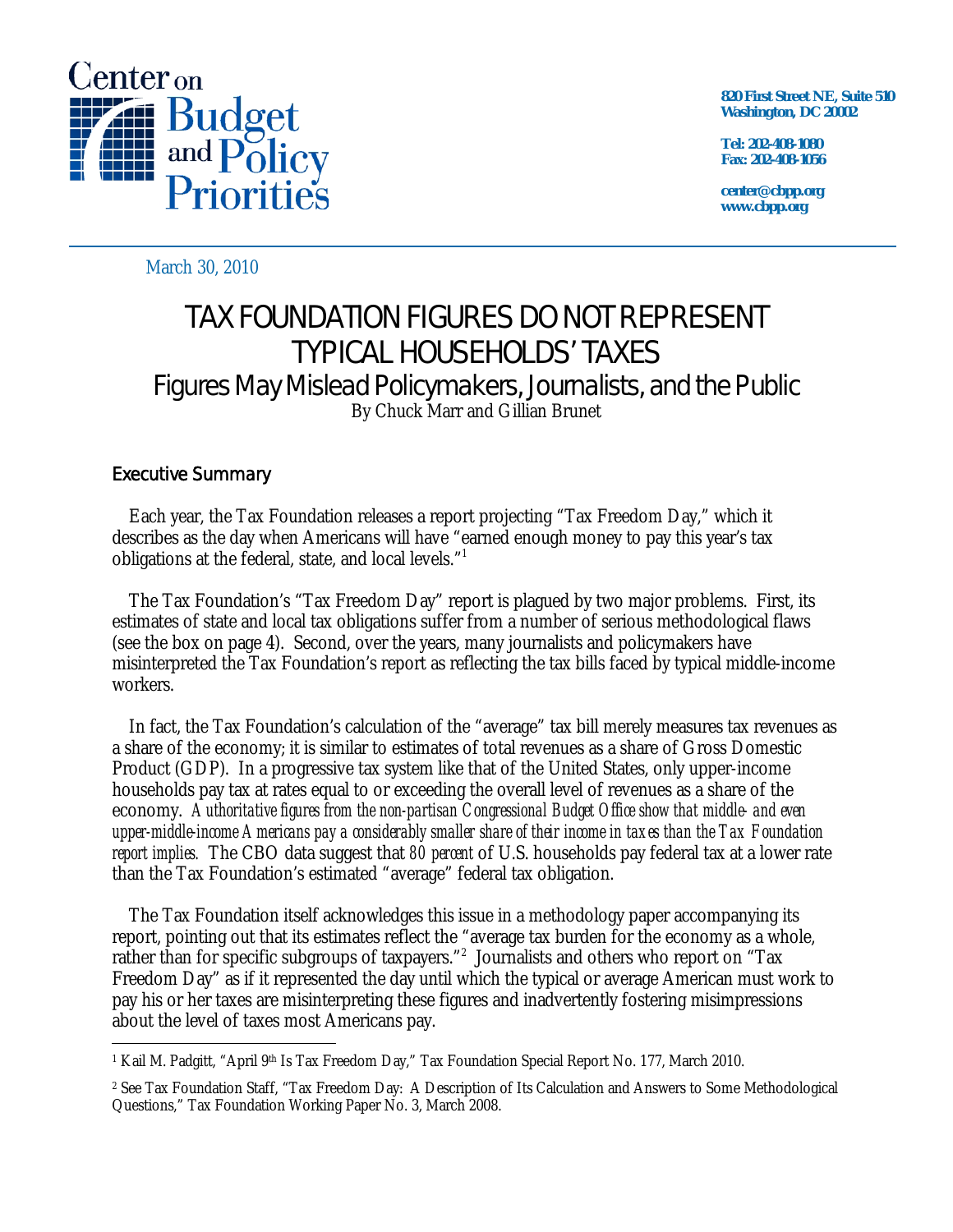### Tax Foundation's Federal Tax Rate Estimates Driven by High-Income Taxpayers

 The Tax Foundation's Tax Freedom Day calculation relies on an estimate of what it labels the total effective tax rate: total tax receipts as a share of total national income.<sup>3</sup> Included in that estimate is an estimate of the total *federal* effective tax rate.

 The Tax Foundation estimates that in 2006, the federal effective tax rate was 21 percent. But as Figure 1 shows, the Congressional Budget Office (CBO) estimates that households in each of the bottom *four* quintiles of the income scale paid *less* than 21 percent of their income in federal taxes in 2006. $4$  (2006 is the most recent year for which the CBO data are available.) Only households in the top quintile paid a higher amount: 25.8 percent.<sup>5</sup> The CBO estimates suggest that roughly 80 percent of U.S. households pay a smaller share of their incomes in federal taxes than the overall federal effective tax rate.<sup>6</sup>

# FIGURE 1: Tax Foundation's Average Far More Than What Most Americans Pay in Federal Taxes



<sup>-</sup>3 As its measure of national income, the Tax Foundation uses Net National Product (NNP). In prior years, the Tax Foundation reported its estimates of the federal effective tax rate, but its most recent reports include only its estimates of total effective tax rates (including state and local taxes). However, its estimate of the federal effective tax rate for 2010 can be derived from its estimates of the total effective tax rate and the share of total tax receipts flowing to the federal government. Specifically, the Tax Foundation reports on page 8 of its analysis that the total effective tax rate for 2010 will be 26.9 percent. On page 6 it implies Americans will have to work 61 days to pay federal taxes and 99 days to pay all taxes. Multiplying that ratio (61/99) by the total effective tax rate (26.9 percent) yields a federal effective tax rate of 16.7 percent. Estimates for prior-year federal tax burdens are taken from the April 2006 Tax Freedom Day report, the most recent to include federal effective tax rates.

4 The Tax Foundation's estimates also differ from CBO's in that the income measure the Tax Foundation uses (NNP) is different than CBO's measure. However, CBO's estimate of total federal taxes divided by total income is quite similar to the Tax Foundation's: in 2006, 20.7 percent as compared with the Tax Foundation's 21.0 percent.

5 In 2006, a family of four needed income of more than \$142,000 to be in the top income quintile.

<sup>6</sup> Of course, the figure for each quintile is an average for that segment of the population. Thus, some households, mostly in the fourth quintile, probably pay a larger share of their income in federal taxes than the Tax Foundation's reported average. But many households in the top quintile likely pay less, since the top quintile average is pulled up by households at the very top of the income scale.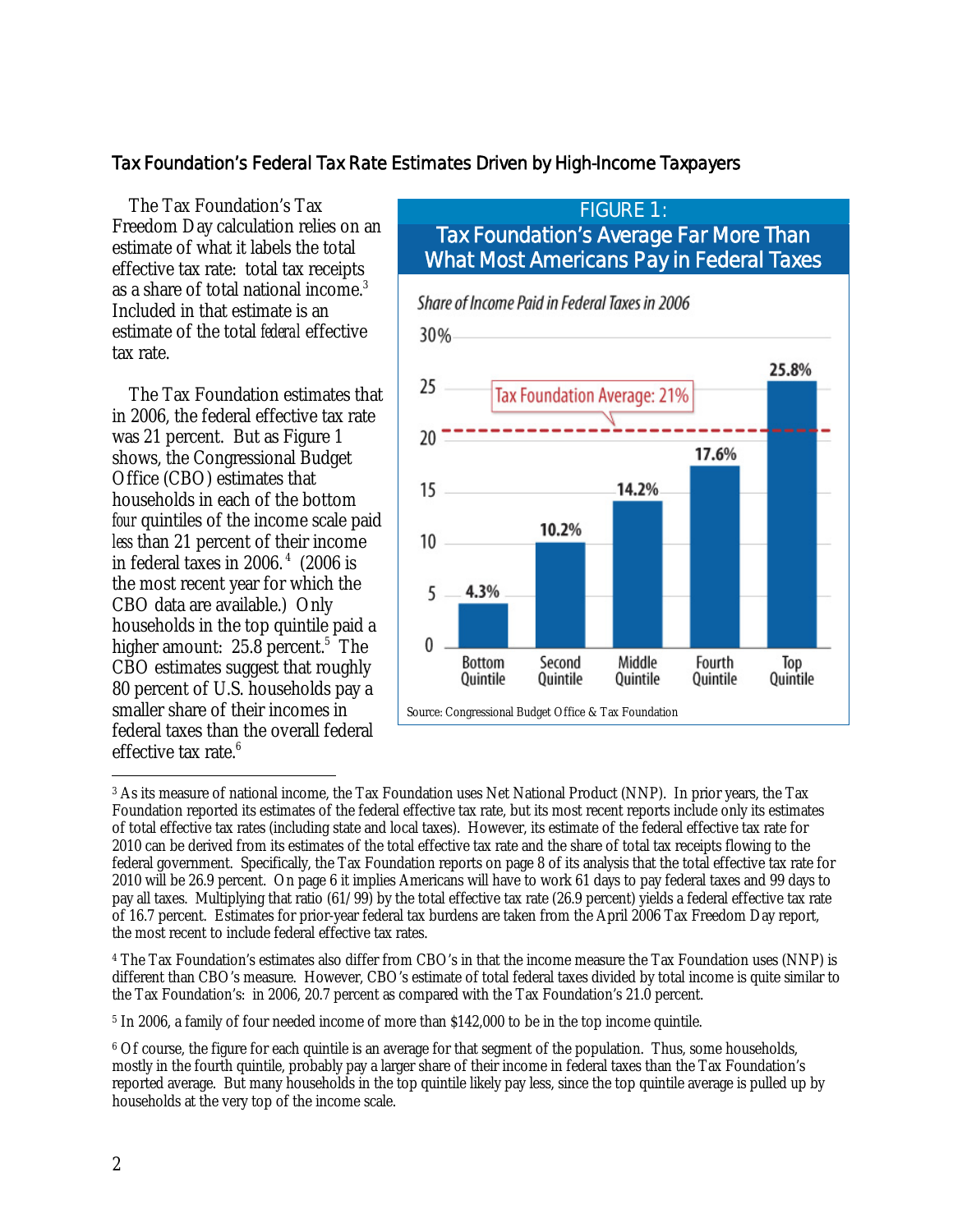The Tax Foundation's estimated effective federal tax rate for 2010 is noticeably lower than it was for 2005 —16.7 percent rather than 21 percent. Although we do not have data on federal effective tax rates in 2009 by quintile, we would expect decreases in the federal effective tax rates paid by each quintile, relative to the rates reported by CBO for 2006, so that the federal effective tax rate paid by each of the lower four quintiles would still be lower than the average federal effective tax rate for all taxpayers as calculated by the Tax Foundation. This is because the factors causing the lower effective rates — namely, the recession and the tax cuts in the American Recovery and Reinvestment Act (ARRA) — affect all income quintiles. In fact, the tax provisions in ARRA reduced federal effective tax rates more for taxpayers in the bottom quintiles than for those in the top quintile. $<sup>7</sup>$ </sup>

 The following example shows how the Tax Foundation's methodology can overstate the tax burdens of the typical family. Suppose four families with incomes of \$50,000 each pay \$2,500 in taxes — 5 percent of their income — while one wealthy family with income of \$300,000 pays \$90,000 in taxes — 30 percent of its income. Total income among these five families is \$500,000, and the total amount paid in taxes is \$100,000. Thus, 20 percent of the total income of the five families goes to pay taxes. But the 20 percent figure is highly misleading as an indicator of the typical tax burden for families in this group.

#### Tax Foundation's Average Figures Can Be Misleading

To be sure, an average figure like the one calculated by the Tax Foundation can yield useful information. Revenues measured as a share of the economy or as a share of national income is the most reliable metric for comparing revenue levels over time or across countries. The problem occurs when the tax burden figure that the Tax Foundation calculates is taken to represent the tax burden of the typical American worker.

 For example, in 2006, the *Wall Street Journal* wrote, "The Tax Foundation reports that the *average* American works 116 days of the year to pay their tax bill (emphasis added)."<sup>8</sup> Similarly, senators Charles Grassley and Judd Gregg, drawing on the Tax Foundation's report, wrote in a 2007 op-ed, "Americans must work *an average* of 77 days per year to pay their federal taxes. …"9 Most people reading these articles would likely assume that the figures cited apply to the average or typical family. Yet that is not the case.

### A Further Problem with "Tax Freedom Day"

 The Tax Freedom Day concept also suffers from a deeper flaw. In its annual report, the Tax Foundation attempts to divide the year between days Americans spent working to pay federal, state, and local taxes and days they spent working for "themselves" so they can pay for goods such as food, clothing, housing, transportation, and medical care.

 $\overline{a}$ 

<sup>7</sup> Urban Institute-Brookings Institution Tax Policy Center.

<sup>8</sup> Tara Siegel Bernard, "Taxing Thought: All Pay to April 26 Goes to Uncle Sam," *Wall Street Journal,* April 19, 2006.

<sup>9</sup> Charles Grassley and Judd Gregg, "Don't Mess with Success," *Wall Street Journal,* March 15, 2007.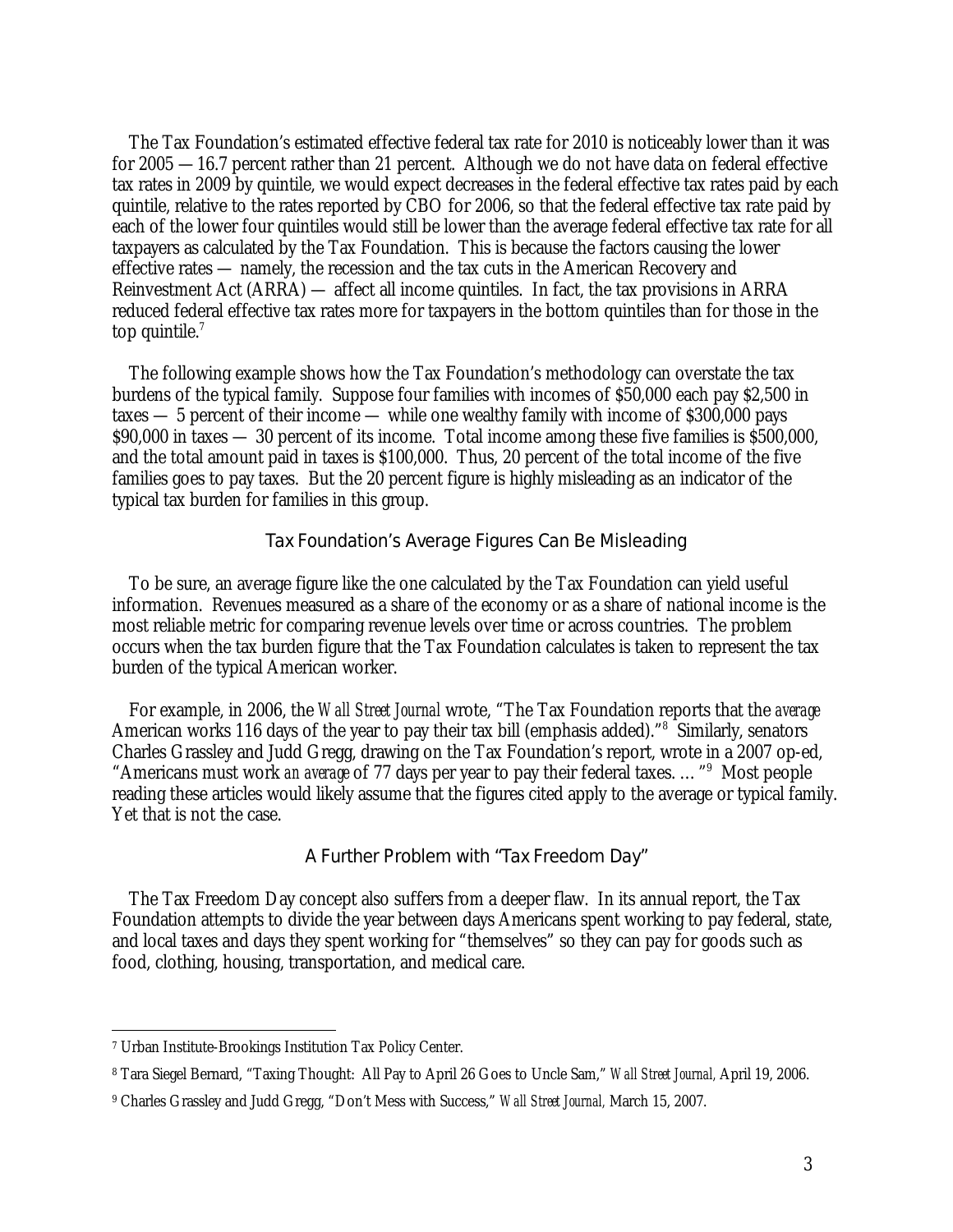### Tax Foundation's State-by-State Data Are Seriously Flawed

The Tax Foundation's proclamations of state Tax Freedom Days do not inform legitimate debates over levels of state and local taxes and the services those taxes support — and the report's state-by-state estimates suffer from various flaws.\*

- About two-thirds of the tax burdens in the Tax Foundation calculations are federal tax burdens. The amount of *federal* taxes paid by the residents of a state thus has a large impact on *that state's* "Tax Freedom Day." Since, as this analysis explains, the Tax Foundation methodology substantially overstates the federal tax burden of middle-class families, the Tax-Freedom-Day figures for each state also substantially exaggerate the tax burdens of middle-class families in that state.
- Because the federal income tax system is progressive, states with relatively wealthy residents end up under the Tax Foundation's methodology with a higher federal tax burden than other states. The fact that one state has higher-income residents than another state has nothing to do with the level of *state and local* taxes in the state. Yet by trumpeting state-level Tax Freedom Days that differ across the states, the Tax Foundation presentation is likely to lead to the misimpression that differences in burdens imposed by state and local taxes account for the differences across states in the Tax Foundation's "average tax burden," when that often is not the case.
- The Tax Foundation uses a procedure to allocate state corporate, severance, and tourism taxes based on the residence of the consumers who purchase products that businesses sell (adjusted for taxes that tourists pay). This is likely to lead to further misimpressions about the role of a state's tax policies on the tax burdens its residents are said to face. For example, when Alaska collects taxes from oil companies based on the amount of oil they produce in the state, the Tax Foundation does not count those taxes as part of Alaska's revenue. Rather, it adds those taxes to the tax burden in the states where oil is consumed. Maine residents, for example, consume a significant amount of fuel and so get allocated a large share of these Alaska taxes. Yet state legislators in Maine cannot have much impact on the level of taxes that Alaska or other oil-producing states levy on oil.

Further, the Tax Foundation highlights the tax burden for the current calendar year, making its own estimates of the taxes that will be collected during the year in the thousands of state and local jurisdictions around the country. While presented as definitive, these estimates are, in fact, speculative projections that have often proven significantly off-target when the Census Bureau subsequently publishes actual data on state and local taxes. For example, the Tax Foundation's 2002 report claimed that since 2000, tax burdens had risen in 38 states, fallen in five states, and not changed in seven states. When the Census Bureau released its data for 2002, it found that only four states' tax burdens had risen, while tax burdens in 43 states had fallen (burdens were unchanged in three states).

In its reports, the Tax Foundation does not adequately acknowledge the possibility that its data may be erroneous. Nor does the Tax Foundation give prominent attention to the revisions it makes when its previous estimates prove to have been faulty.

As a result, the Tax Foundation's proclamations of state Tax Freedom Days are misleading and do little to inform legitimate debates over levels of state and local taxes and the services those taxes support.

\* See Nicholas Johnson, Iris Lav, and Joseph Llobrera, "Tax Foundation Estimates of State and Local Tax Burdens Are Not Reliable," Center on Budget and Policy Priorities, March 27, 2007.

\_\_\_\_\_\_\_\_\_\_\_\_\_\_\_\_\_\_\_\_\_\_